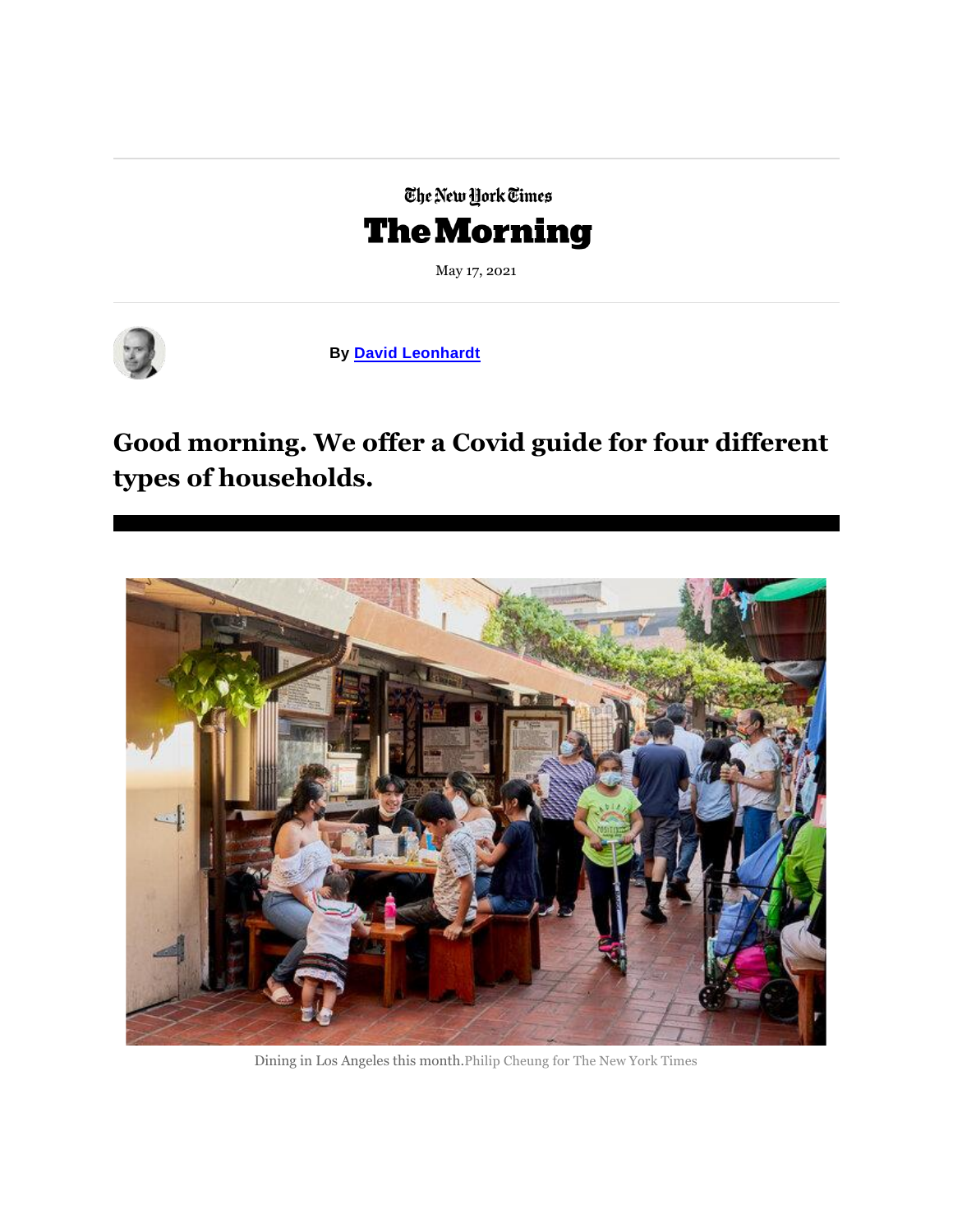# **Excitement and fright**

The new C.D.C. guidance has excited many Americans and scared many others. Some people feel [both emotions](https://www.nytimes.com/2021/05/15/us/cdc-mask-guidance-americans.html?te=1&nl=the-morning&emc=edit_nn_20210517), understandably enough: They're excited to start returning to more normal daily life and still scared by a pandemic that is killing [about 600 Americans a day](https://www.nytimes.com/interactive/2021/us/covid-cases.html?te=1&nl=the-morning&emc=edit_nn_20210517).

This morning, I want to think through the real-world implications of [the new](https://www.nytimes.com/2021/05/14/briefing/mask-guidelines-cdc-maskless.html?te=1&nl=the-morning&emc=edit_nn_20210517)  [guidelines](https://www.nytimes.com/2021/05/14/briefing/mask-guidelines-cdc-maskless.html?te=1&nl=the-morning&emc=edit_nn_20210517) for individual families. Those guidelines mostly allow people to behave more freely. But they will also lead some to take new precautions.

I am going to break down households into four categories, depending on vaccination status:

# **1. The fully vaccinated**

This is the easiest category. If everybody in your household is at least two weeks past their full vaccine dose (the second Pfizer or Moderna shot; or the sole Johnson & Johnson shot), you can comfortably resume prepandemic activities.

The vaccine [virtually eliminates serious versions of Covid-19](https://www.nytimes.com/2021/01/18/briefing/donald-trump-pardon-phil-spector-coronavirus-deaths.html?te=1&nl=the-morning&emc=edit_nn_20210517) and radically reduces the chances you could contract or spread the virus. For you, Covid is akin to a mild flu that you probably won't get. You are not at any meaningful risk from a maskless person in the supermarket who may or may not be vaccinated. You face much more danger from the vehicles in the parking lot.

One nuance to keep in mind: If you come down with flulike symptoms, you should consider staying home, or put on a mask when you go out. Even before Covid, [that behavior was common](https://www.nytimes.com/2020/06/06/world/asia/japan-coronavirus-masks.html?te=1&nl=the-morning&emc=edit_nn_20210517) in many parts of Asia. It makes extra sense during a pandemic, because symptoms increase the (still small) chances you have a rare "breakthrough" Covid infection that could infect somebody else.

The C.D.C. has also said that vaccinated people should continue to wear masks when visiting hospitals, nursing homes, prisons and homeless shelters or while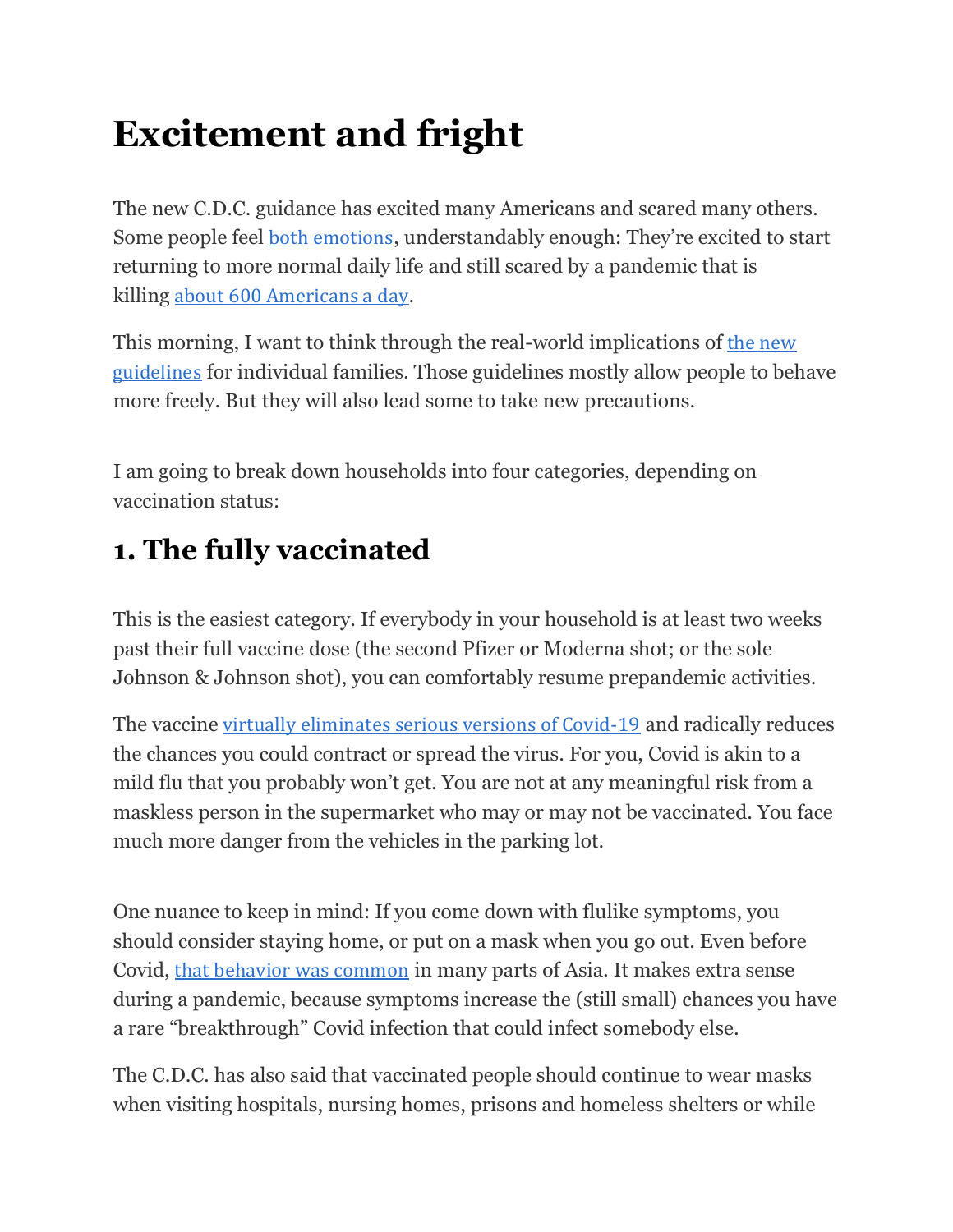traveling. And some immunocompromised people will remain vulnerable to Covid, as well as to other health risks.

### **2. The almost-vaccinated**

Many other families are close to being fully vaccinated but not quite there: At least one person  $-$  perhaps a 12- [to 15-year-old child](https://www.nytimes.com/2021/05/13/us/coronavirus-vaccine-children-ages-12-15.html?te=1&nl=the-morning&emc=edit_nn_20210517)  $-$  is in the process of getting vaccinated but not yet two weeks beyond the full dose.

There is a strong argument for the unvaccinated members of these families to be cautious, especially as society starts to reopen. They should wear masks when indoors or in close conversation with somebody outdoors. They may want to avoid discretionary trips to indoor spaces.

Why? The cost of a few more weeks of precautions is pretty low. To put it another way, you have almost reached the point of safely resuming normal activities*.* Finish the job.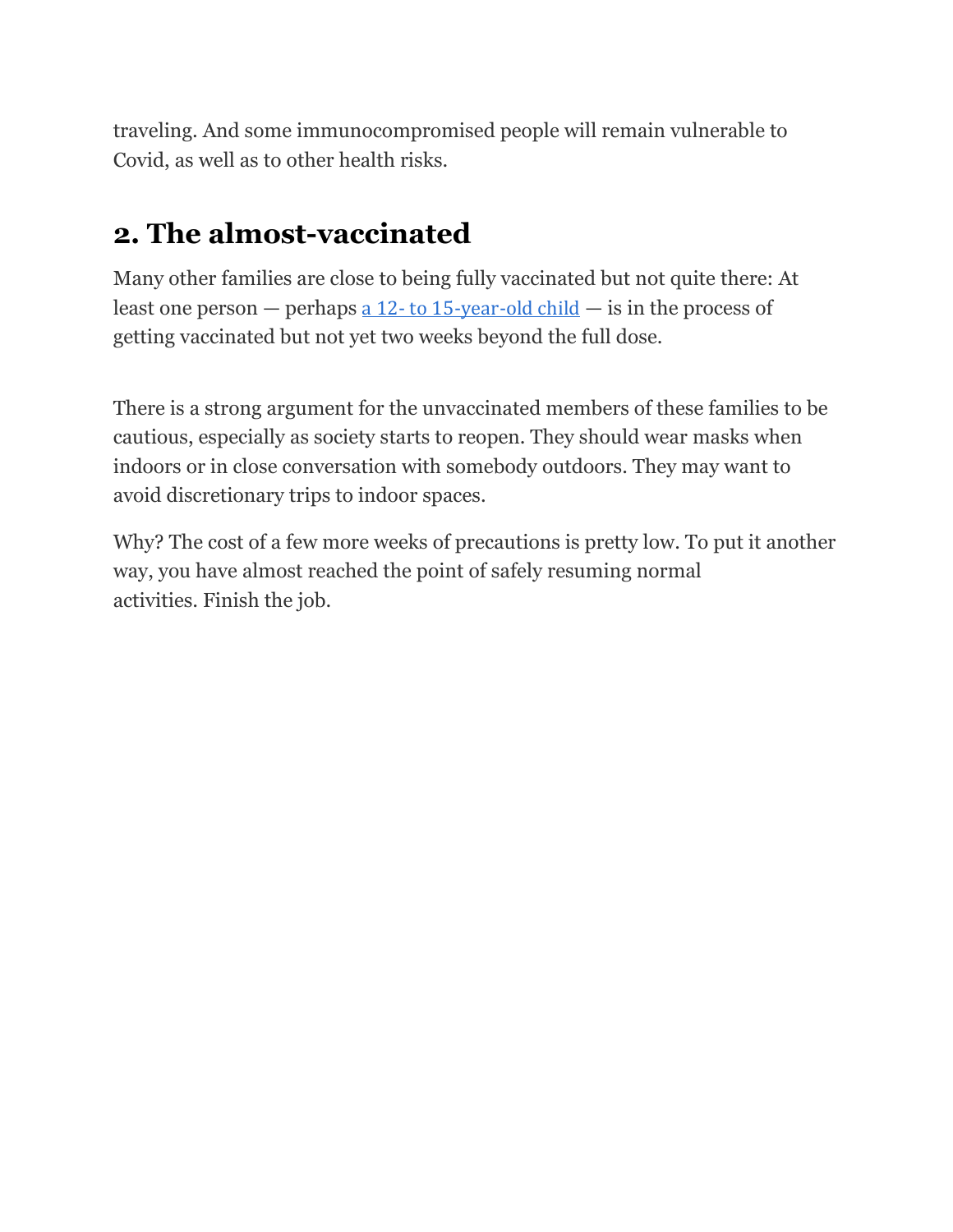

A teenager receiving her vaccine in East Hartford, Conn., last week.Christopher Capozziello for The New York Times

# **3. Families with young children**

These are some of the hardest cases, because children under 12 seem to be months away from being vaccinated.

There are a few reassuring facts for these families. First, in many of the places where children spend time, Covid transmission is uncommon. It is extremely rare [outdoors](https://www.nytimes.com/2021/05/11/briefing/outdoor-covid-transmission-cdc-number.html?te=1&nl=the-morning&emc=edit_nn_20210517), and springtime is a good time to be outdoors. The number of outbreaks in schools has also been quite low worldwide, perhaps because children may be [less likely to infect others](https://www.nature.com/articles/d41586-020-02973-3?te=1&nl=the-morning&emc=edit_nn_20210517#:~:text=Young%20children%20transmit%20less&text=%E2%80%9CThe%20potential%20to%20transmit%20increases,transmission%20is%20high%2C%20says%20Haas.) even when they have Covid.

Most reassuring is the fact that Covid is no more serious for children on average than the flu. I have written [an article, with charts, that goes into more detail](https://www.nytimes.com/2021/04/22/opinion/covid-vaccine-kids.html?te=1&nl=the-morning&emc=edit_nn_20210517). As I explain, some parents may still choose to be extremely cautious, while others will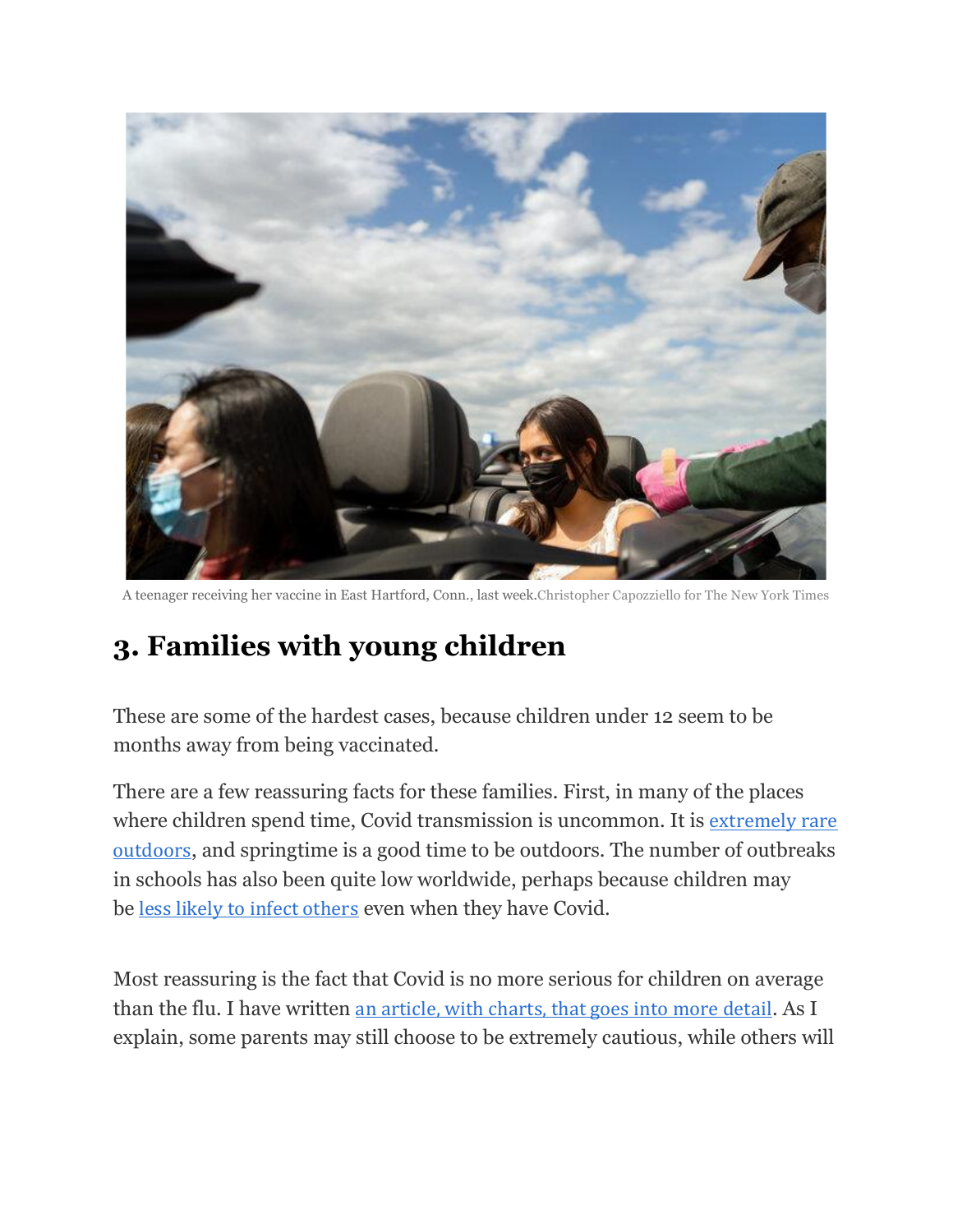be more comfortable with normalcy. Both decisions are defensible. Here's an interview from that article:

Jennifer Nuzzo, an epidemiologist at Johns Hopkins, told me that she viewed decisions about children's activities as a matter of personal choice that different parents would make differently. In her family, she said she was worried about how a year of pandemic life had hurt her children, by making them less comfortable in social situations. Once all the adults are vaccinated, she plans to restart more activities.

"I can accept the risks of my kids getting Covid, in part because I compare it to the risk of them getting other infectious diseases and the risk seems very, very small," Dr. Nuzzo said. "I feel that if my kids were to get Covid, they would be OK. I also see the direct harms of their not having a normal life."

## **4. The unvaccinated**

About 40 percent of U.S. adults have [not yet received a vaccine shot](https://www.nytimes.com/interactive/2020/us/covid-19-vaccine-doses.html?te=1&nl=the-morning&emc=edit_nn_20210517). For the country to reduce that number as rapidly as possible, it's important to acknowledge reality: The vast majority are unvaccinated by choice.

They do not have health problems that prevent them from getting a shot, and they have not been stymied by the logistics of getting a shot. Yes, there are people in both of [those](https://yalehealth.yale.edu/yale-covid-19-vaccine-program/who-should-and-shouldnt-get-covid-19-vaccine?te=1&nl=the-morning&emc=edit_nn_20210517) [groups](https://www.nytimes.com/2021/05/12/us/covid-vaccines-vulnerable.html?te=1&nl=the-morning&emc=edit_nn_20210517), and they will need special help as society begins to reopen. Among other things, the Biden administration, state officials and employers will need to keep pushing to make vaccination even more convenient.

But the much larger issue is vaccine skepticism.

In the most recent poll [by the Kaiser Family Foundation](https://files.kff.org/attachment/Topline-KFF-COVID-19-Vaccine-Monitor-April-2021.pdf?te=1&nl=the-morning&emc=edit_nn_20210517), 15 percent of adults said they did not want to get a shot until they knew more about how it affected other people. Another 6 percent said they would get a shot only if required (say, [by](https://www.nytimes.com/2021/05/15/business/dealbook/vaccines-work-requirements.html?te=1&nl=the-morning&emc=edit_nn_20210517)